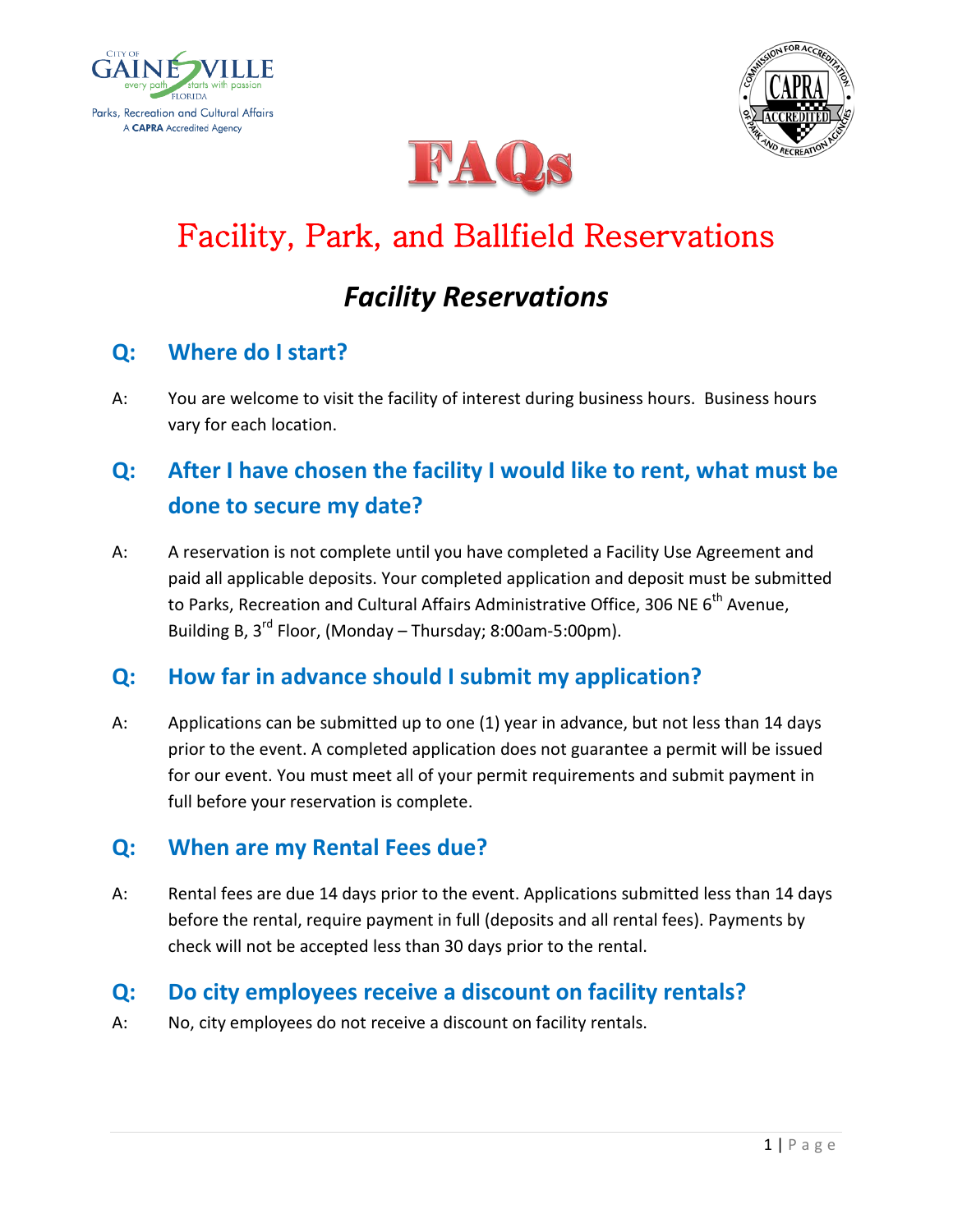#### **Q: Are the use of tables and chairs included in my rental cost?**

A: Yes, the tables and chairs that are at each facility are available for use and are included in the rental fees. If there is a shortage of tables and chairs that are needed for your event, you are responsible for the cost and arranging of the extras that are needed.

#### **Q: Can I bring in my own food or does it have to be catered?**

A: You can bring in your own food; it does not have to be catered. However, food cannot be prepared on site, the kitchen appliances can be used to warm or keep prepared foods warm.

#### **Q: What do I need if I want to have a Teen Dance or Open Party?**

A: All teen related or open party rentals have to be concluded before dark and must receive prior approval by Gainesville Police Department.

### **Q: What do I need to do if I plan on charging admission for my event?**

A. This type of event is considered a Class I event and offers a different rental rate.

### **Q: What do I need to do, if I am requesting the fees to be waived for my event?**

A. You will need to submit a letter to our director, requesting a fee waiver.

### *Parks Reservations*

#### **Q: Is a reservation needed to use a pavilion for a birthday party?**

A. No, pavilion usage is received on a first-come-first serve basis. However we highly recommend that you complete a park request form to assist us in our efforts of avoiding possible conflicts or overbooking of events.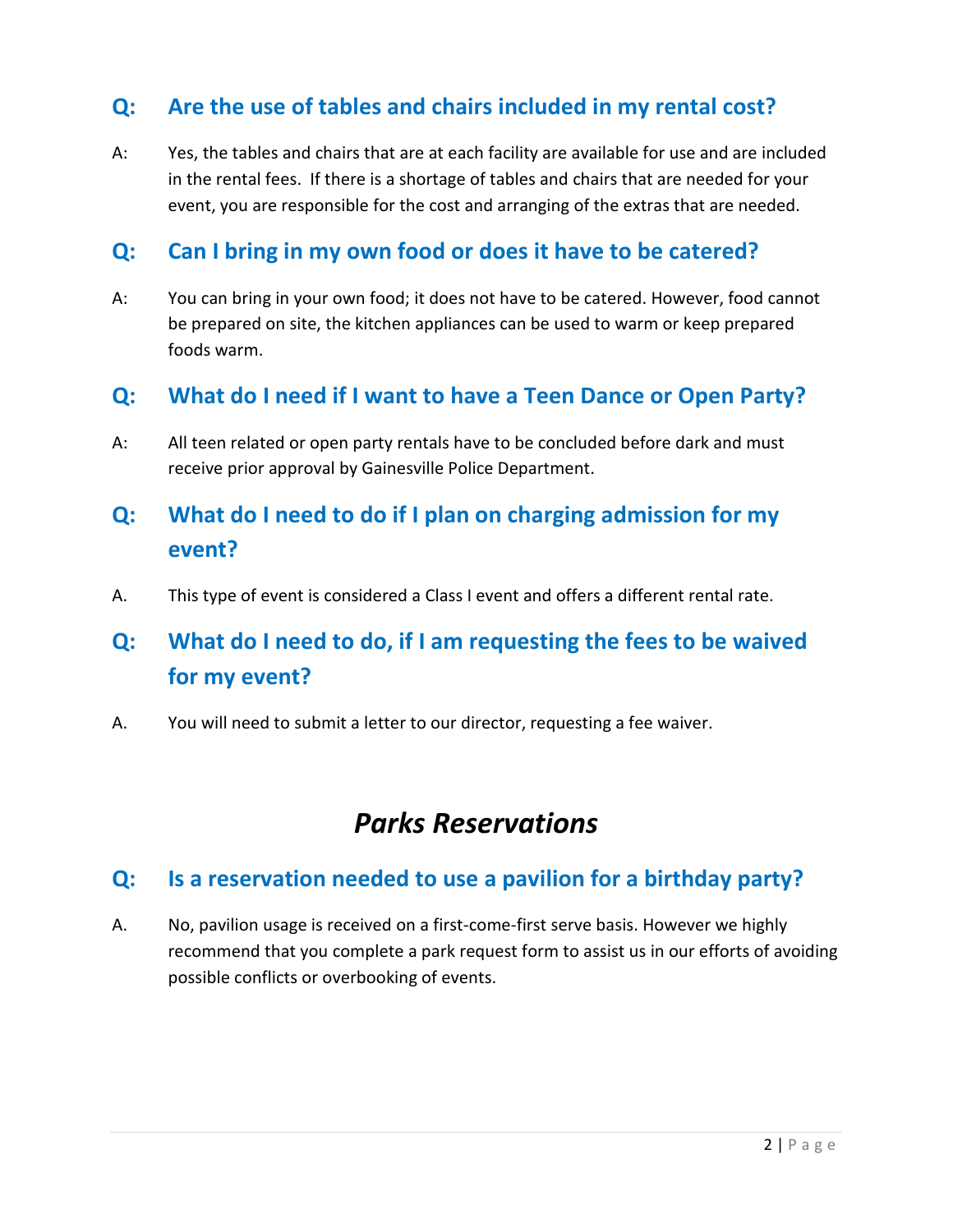#### **Q: What are the public restroom hours for the parks?**

A: Click here for the Parks Restroom Schedule for our parks that have public restrooms.

#### **Q: What if I want to bring in a grill to the park?**

A: Most of our parks have grills for use. If you are hosting a large event and desire to bring in your own grill, prior approval is necessary. Stipulations apply.

### **Q: How can I get a key to the gate, if I need to drive equipment in to the park for my reservation?**

A: If it's determined that access to the park is needed, a key will be issued to you.

#### **Q**: **Are there power sources at the parks for public usage?**

A: Power sources are not available in our parks with the exception of TB McPherson, Kiwanis and Albert Ray Massey. The outlets are locked and usage must be pre-arranged.

#### **Q: Are there water sources at the parks for public usage?**

A: No, there are no water sources outside of drinking fountains that are available for use.

### **Q: Are bounce houses and other inflatable devices allowed in the parks?**

A: Bounce houses and other inflatable devises are allowed in our parks with prior approval. Inflatable water slides are NOT allowed. Generators are needed as there is no power at the parks. Proof of insurance is also required from the inflatable rental company.

#### **Q: Can I use a metal detector in the parks?**

A: Yes, as long as you do not dig or disturb the surface. Nature parks are excluded from this allowance.

#### **Q: Do you have any off-leash dog parks in Gainesville?**

A: Yes, we manage four off-leash dog parks: Possum Creek, Northeast Park, Smokey Bear and Haisley Lynch

#### **Q: Are tents allowed in the park?**